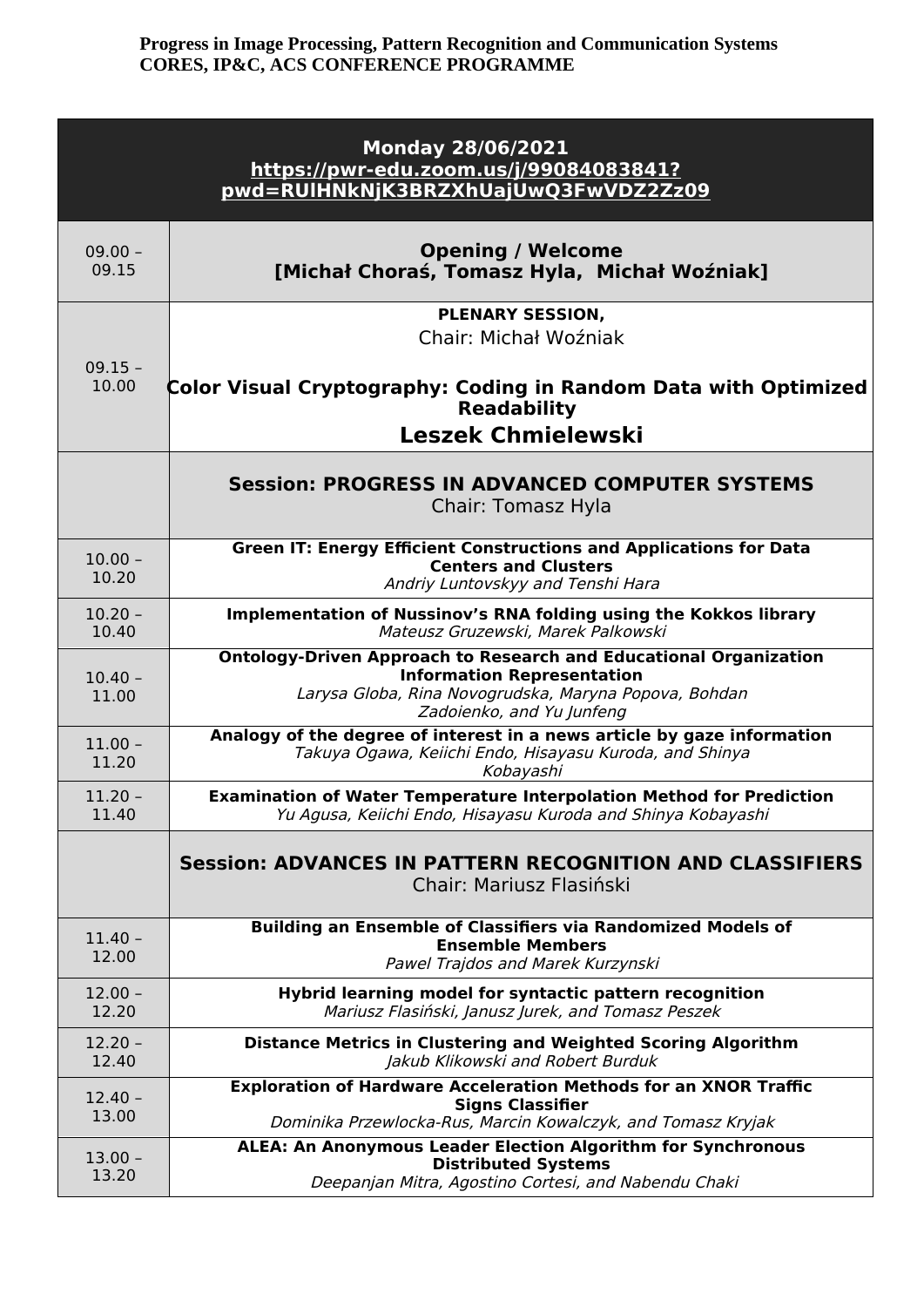| $13.20 -$<br>13.40 | Coffee Break                                                                                                                                                                                                                        |
|--------------------|-------------------------------------------------------------------------------------------------------------------------------------------------------------------------------------------------------------------------------------|
|                    | <b>Session: PROGRESS IN IMAGE PROCESSING AND COMPUTER</b><br><b>VISION</b><br><b>Chair: Leszek Chmielewski</b>                                                                                                                      |
|                    |                                                                                                                                                                                                                                     |
| $13.40 -$<br>14.00 | Comparing concepts of quantum and classical neural network models<br>for image classification task<br>Rafał Potempa and Sebastian Porebski                                                                                          |
| $14.00 -$<br>14.20 | <b>Can Color Cryptography Be Truly Random?</b><br>Leszek J. Chmielewski, Mariusz Nieniewski, and Arkadiusz Orłowski                                                                                                                 |
| $14.20 -$<br>14.40 | <b>Description-based Ranking of Visual Instances: Feasibility Study for</b><br><b>Keypoints</b><br>Andrzej Śluzek                                                                                                                   |
| $14.40 -$<br>15.00 | Fuzzy system for lip print identification<br>Przemysław Kudłacik and Tomasz Orczyk                                                                                                                                                  |
| $15.00 -$<br>15.20 | Assessment of correlations between age and textural features of CT<br>images of thoracic vertebrae<br>Weronika Węgrzyn, Monika Pierzchała, Paulina Bałon, Robert<br>Paweł Banyś, and Adam Piórkowski                                |
| $15.20 -$<br>15.40 | Preprocessing of Document Images Based on the GGD and GMM for<br><b>Binarization of Degraded Ancient Papyri Images</b><br>Hubert Michalak, Robert Krupiński, Piotr Lech, and Krzysztof Okarma                                       |
| $15.40 -$<br>16.00 | Application of Image Entropy Analysis for the Quality Assessment of<br><b>Stitched Images</b><br>Krzysztof Okarma and Mateusz Kopytek                                                                                               |
| $16.00 -$<br>16.20 | Coffee Break                                                                                                                                                                                                                        |
|                    | <b>Session: Practical Applications of Computer Recognition</b><br><b>Systems</b><br>Chair: Krzysztof Okarma                                                                                                                         |
| $16.20 -$<br>16.40 | <b>Gyroscope-Based Remote Text Entry Interface</b><br>Adam Nowosielski and Patryk Krasa                                                                                                                                             |
| $16.40 -$<br>17.00 | Comparison of the effects of different preprocessing methods on<br>homogeneity assessment of digital intraoral radiographs of root canal<br>fillings<br>Jagoda Łebska, Barbara Obuchowicz, Rafał Obuchowicz, and Adam<br>Piórkowski |
| $17.00 -$<br>17.20 | Impact of software bug report preprocessing and vectorization on bug<br>assignment accuracy<br>Lukasz Chmielowski and Michal Kucharzak                                                                                              |
| $17.20 -$<br>17.40 | On Machine Learning for Autism prediction from functional connectivity<br>Moises Silva and Manuel G raña                                                                                                                            |
| $17.40 -$<br>18.00 | The impact of data preprocessing on the accuracy of CNN-based heart<br>segmentation<br>Julia Lasek                                                                                                                                  |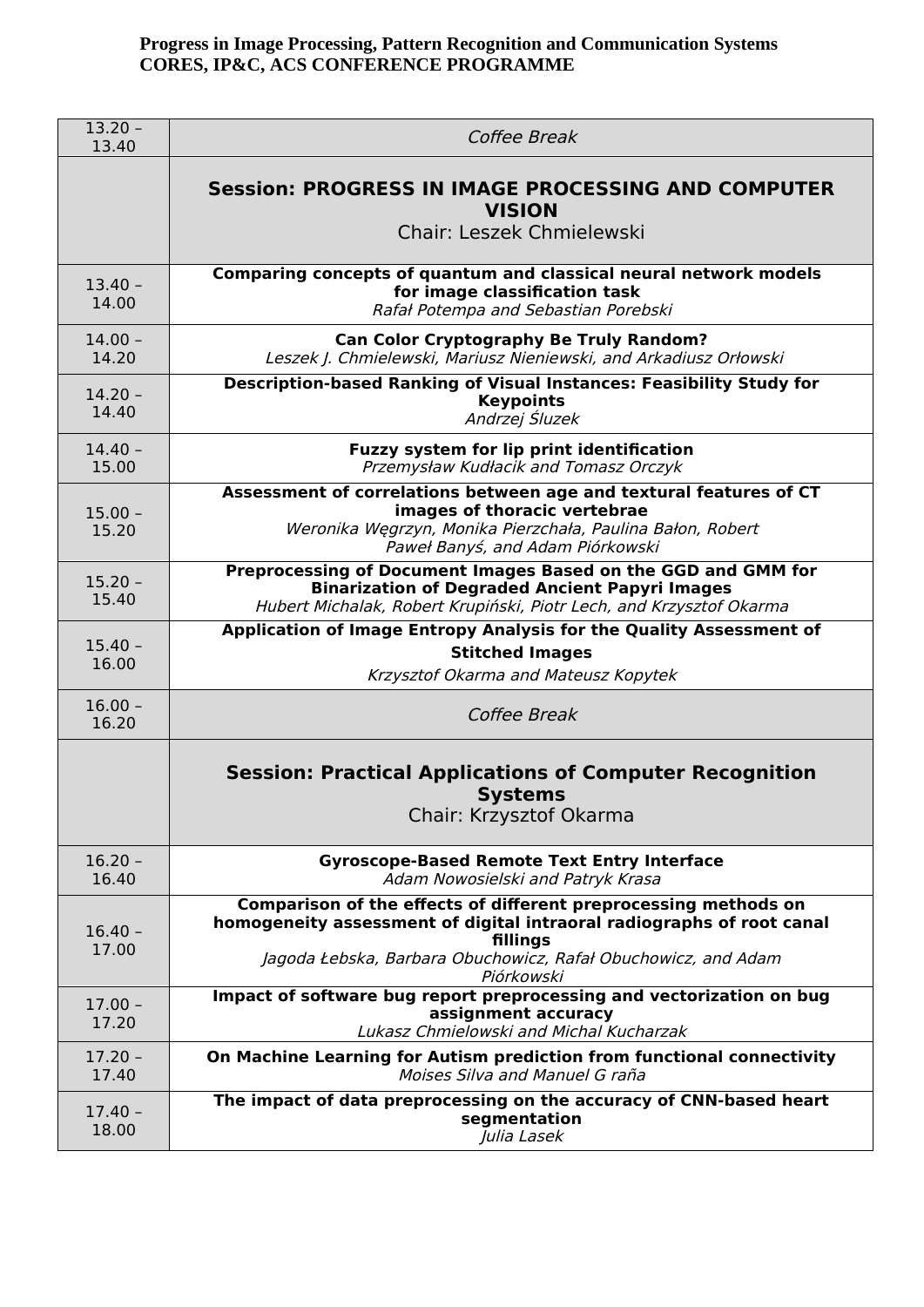| <b>Tuesday 29/06/2021</b><br>https://pwr-edu.zoom.us/j/95395204937?<br>pwd=bW9kQ0doMFVDOGVRN0RaTnhiS1JRdz09 |                                                                                                                                                                                                 |  |
|-------------------------------------------------------------------------------------------------------------|-------------------------------------------------------------------------------------------------------------------------------------------------------------------------------------------------|--|
| $09.00 -$<br>09.15                                                                                          | <b>Opening / Welcome</b><br>[Michał Choraś, Tomasz Hyla, Michał Woźniak]                                                                                                                        |  |
| $09.15 -$                                                                                                   | <b>PLENARY SESSION:</b><br>Chair: Michał Choraś                                                                                                                                                 |  |
| 10.00                                                                                                       | Will your method be applied? - What determines the broad adoption and how to<br>measure it<br>Rafał Leszczyna                                                                                   |  |
|                                                                                                             | <b>Session: Practical Applications of Computer Recognition</b><br><b>Systems</b><br>Chair: Marcin Iwanowski                                                                                     |  |
| $10.00 -$<br>10.20                                                                                          | Comparison of selected acoustic signal parameterization methods in the<br>problem of machine recognition of classical music styles<br>Maciej Walczyński and Jacek Fica                          |  |
| $10.20 -$<br>10.40                                                                                          | The Influence of Bit-Depth Reduction on Correlation of Texture<br><b>Features with a Patient's Age</b><br>Patrycja Mazur                                                                        |  |
| $10.40 -$<br>11.00                                                                                          | Using machine learning to detect the signs of radicalization and hate<br>speech on Twitter<br>Marcin Kuchczyński, Aleksandra Pawlicka, Marek Pawlicki, and<br>Michał Choraś                     |  |
| $11.00 -$<br>11.20                                                                                          | Coffee Break                                                                                                                                                                                    |  |
|                                                                                                             | Session: Advances in ML for Security and Networks<br><b>Chair: Paweł Ksieniewicz</b>                                                                                                            |  |
| $11.20 -$<br>11.40                                                                                          | Extending machine learning-based intrusion detection with the<br>imputation method<br>Mikołaj Komisarek, Marek Pawlicki, Piotr Soboński, Aleksandra<br>Pawlicka, Rafał Kozik, and Michał Choraś |  |
| $11.40 -$<br>12.00                                                                                          | Clutter-type classification of the telco BTS units with the use of limited<br>input information<br>Lukasz Nowak, Michal Panek, and Ireneusz Jablonski                                           |  |
| $12.00 -$<br>12.20                                                                                          | <b>Cyber-Attack Detection from IoT Benchmark Considered as Data Streams</b><br>Paweł Zyblewski, Marek Pawlicki, Rafał Kozik, and Michał Choraś                                                  |  |
| $12.20 -$<br>12.40                                                                                          | Some Principles of Building Steganographic Communication Networks<br>Jurii Ryabinin and Oleg Finko                                                                                              |  |
| $12.40 -$<br>13.00                                                                                          | <b>SAT-based Cryptanalysis of Salsa20 Cipher</b><br>Sylwia Stachowiak, Mirosław Kurkowski, and Artur Soboń                                                                                      |  |
| $13.00 -$<br>13.20                                                                                          | <b>Smart Meters Reading Process Improvement by UAV Utilization</b><br>Piotr Kiedrowski, Łukasz Zabłudowski, and Beata Marciniak                                                                 |  |